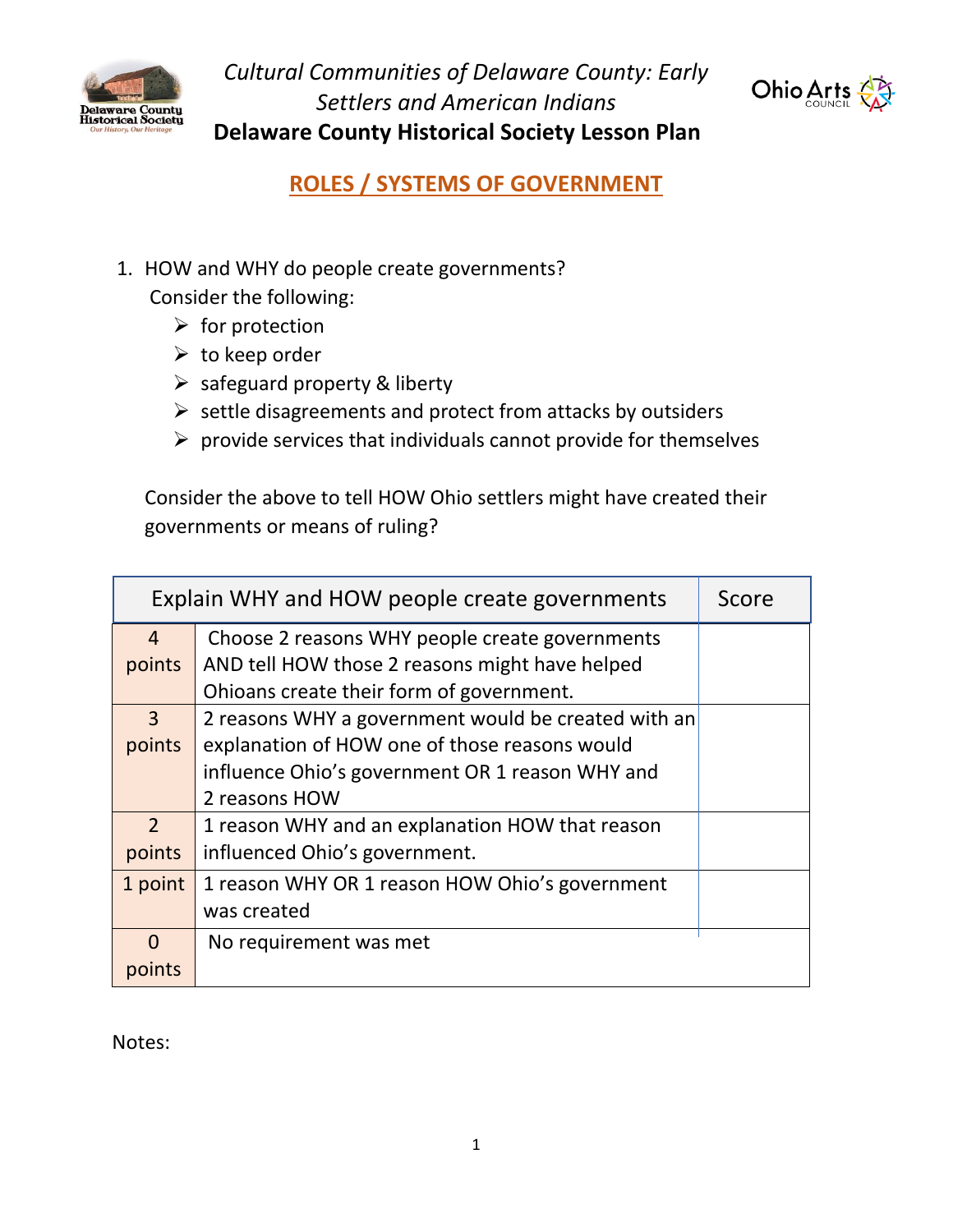



 **Delaware County Historical Society Lesson Plan**

- 2. What treaties or agreements were made in Ohio with the settlers and the Native Americans already in the state?
	- What is a treaty? Is a treaty binding?
	- What would be the advantages to having a treaty between Ohio settlers and the Native Americans? What would be the disadvantages?
	- Do you think treaties were always done in good faith? Explain.
	- What would be the consequences of broken treaties?

| Identify one treaty that was made in Ohio and address |                                                |       |
|-------------------------------------------------------|------------------------------------------------|-------|
| the advantage, disadvantage, and consequence of that  |                                                | Score |
| treaty.                                               |                                                |       |
| $\overline{4}$                                        | 1 treaty identified, 1 advantage of the treaty |       |
| points                                                | explained, 1 disadvantage explained AND the    |       |
|                                                       | consequence of the treaty                      |       |
| $\overline{3}$                                        | 1 treaty identified and 2/3 of the above       |       |
| points                                                |                                                |       |
| $\overline{2}$                                        | 1 treaty identified and 1/3 of the above       |       |
| points                                                |                                                |       |
| 1 point                                               | 1 treaty identified                            |       |
| $\overline{0}$                                        | No requirement met                             |       |
| points                                                |                                                |       |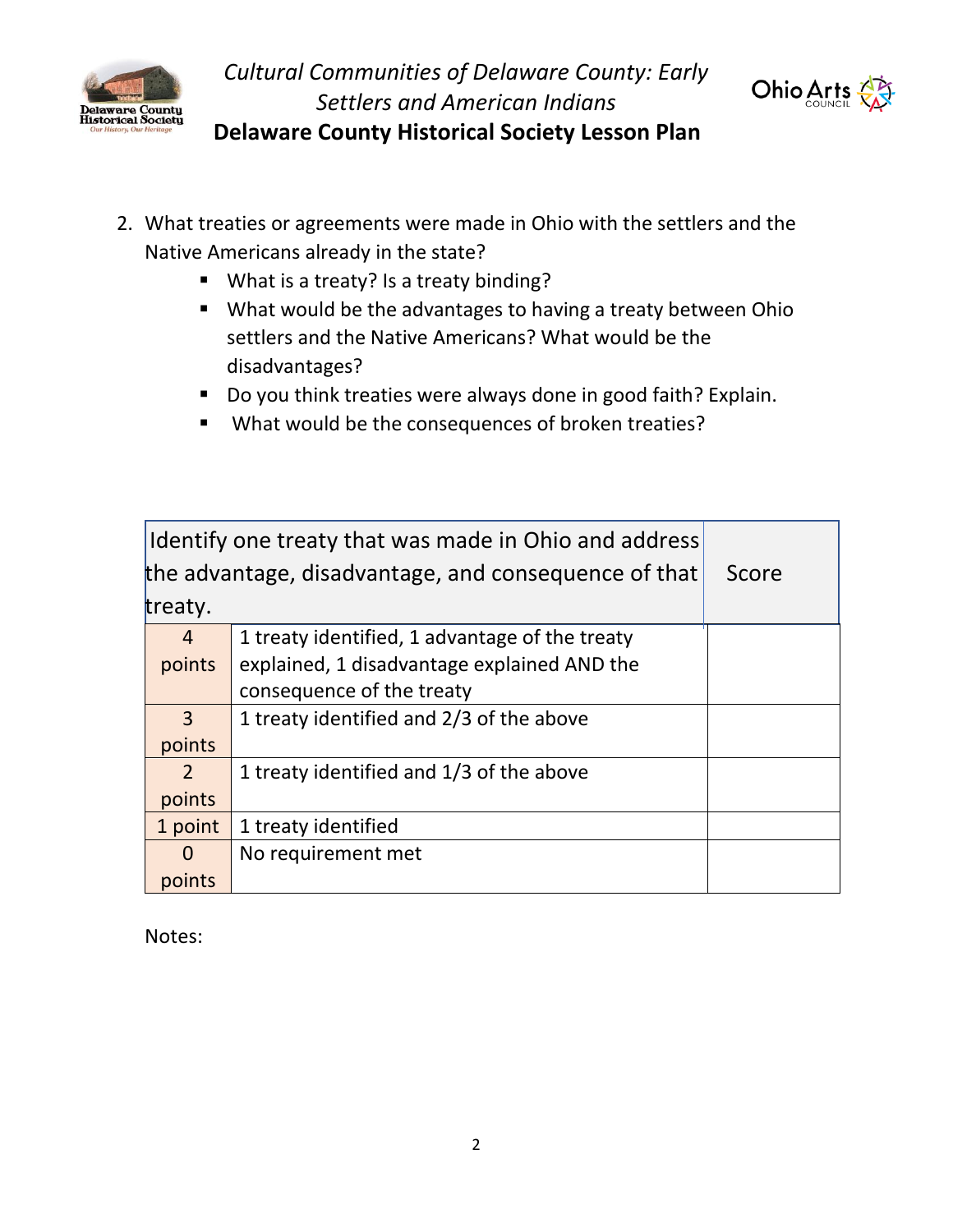

*Cultural Communities of Delaware County: Early Settlers and American Indians*



 **Delaware County Historical Society Lesson Plan**

3. How did the Northwest Ordinance influence the creation of Ohio as a state? When did Ohio become a state?

Consider the Northwest Ordinance's position on the following:

- ➢ slavery
- ➢ religion
- $\triangleright$  trial by jury
- ➢ education

| Evaluate the Northwest Ordinance and tell how it |                                                     | Score |
|--------------------------------------------------|-----------------------------------------------------|-------|
| influenced the creation of Ohio as a state.      |                                                     |       |
| $\overline{4}$                                   | Tells WHEN Ohio became a state and evaluates 3/4 of |       |
| points                                           | the considerations listed                           |       |
| $\mathbf{3}$                                     | Tells WHEN Ohio became a state and evaluates 2/4 of |       |
| points                                           | the considerations listed OR evaluates 3/4 of       |       |
|                                                  | considerations                                      |       |
| $\overline{2}$                                   | Tells WHEN Ohio became a state and evaluates 1/4 of |       |
| points                                           | the considerations listed OR evaluates 2/4 of       |       |
|                                                  | considerations                                      |       |
| 1 point                                          | Tells WHEN Ohio became a state OR evaluates 1       |       |
|                                                  | consideration                                       |       |
| $\Omega$                                         | No requirement met                                  |       |
| points                                           |                                                     |       |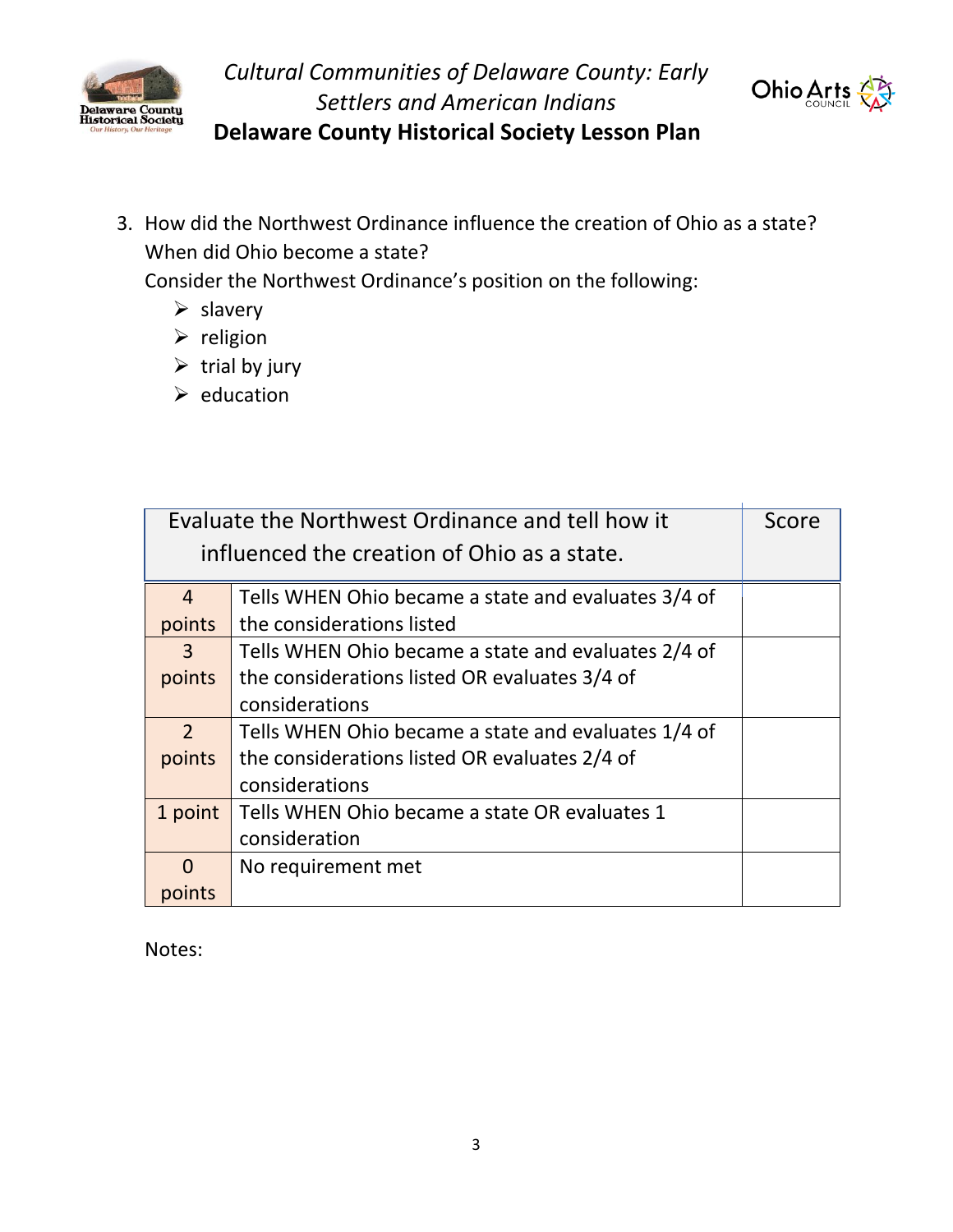

## *Cultural Communities of Delaware County: Early Settlers and American Indians*  **Delaware County Historical Society Lesson Plan**



- 4. What were the provisions in the 1795 Treaty of Greenville? What Ohio land did the American Indians cede to the United States? Where did the American Indians go after the Treaty of Greenville?
	- Create a map showing the Greenville Treaty line.
		- $\triangleright$  Indicate some landforms in the area that was ceded by the Indians.
		- $\triangleright$  What are some cities that developed in the newly acquired territory?

| CREATE a map showing the Greenville Treaty Line of 1795 and<br>Explain WHAT were the provisions, WHERE did the American<br>Indians go after the treaty and INDICATE what landforms and<br>future cities were in the area ceded by the American Indians. |                                                        | <b>SCORE</b> |
|---------------------------------------------------------------------------------------------------------------------------------------------------------------------------------------------------------------------------------------------------------|--------------------------------------------------------|--------------|
| $\overline{4}$                                                                                                                                                                                                                                          | Created a map showing the Treaty Line, explains the    |              |
| points                                                                                                                                                                                                                                                  | provisions of the treaty, addresses where the American |              |
|                                                                                                                                                                                                                                                         | Indians went after the treaty and what landforms and   |              |
|                                                                                                                                                                                                                                                         | cities were in the area ceded by the American Indians  |              |
| $\overline{3}$                                                                                                                                                                                                                                          | 3 of the above indicators are met                      |              |
| points                                                                                                                                                                                                                                                  |                                                        |              |
| $\overline{2}$                                                                                                                                                                                                                                          | 2 of the above indicators are met                      |              |
| points                                                                                                                                                                                                                                                  |                                                        |              |
| 1 point                                                                                                                                                                                                                                                 | 1 of the above indicators are met                      |              |
| $\Omega$                                                                                                                                                                                                                                                | No requirements are met                                |              |
| points                                                                                                                                                                                                                                                  |                                                        |              |

NOTES: